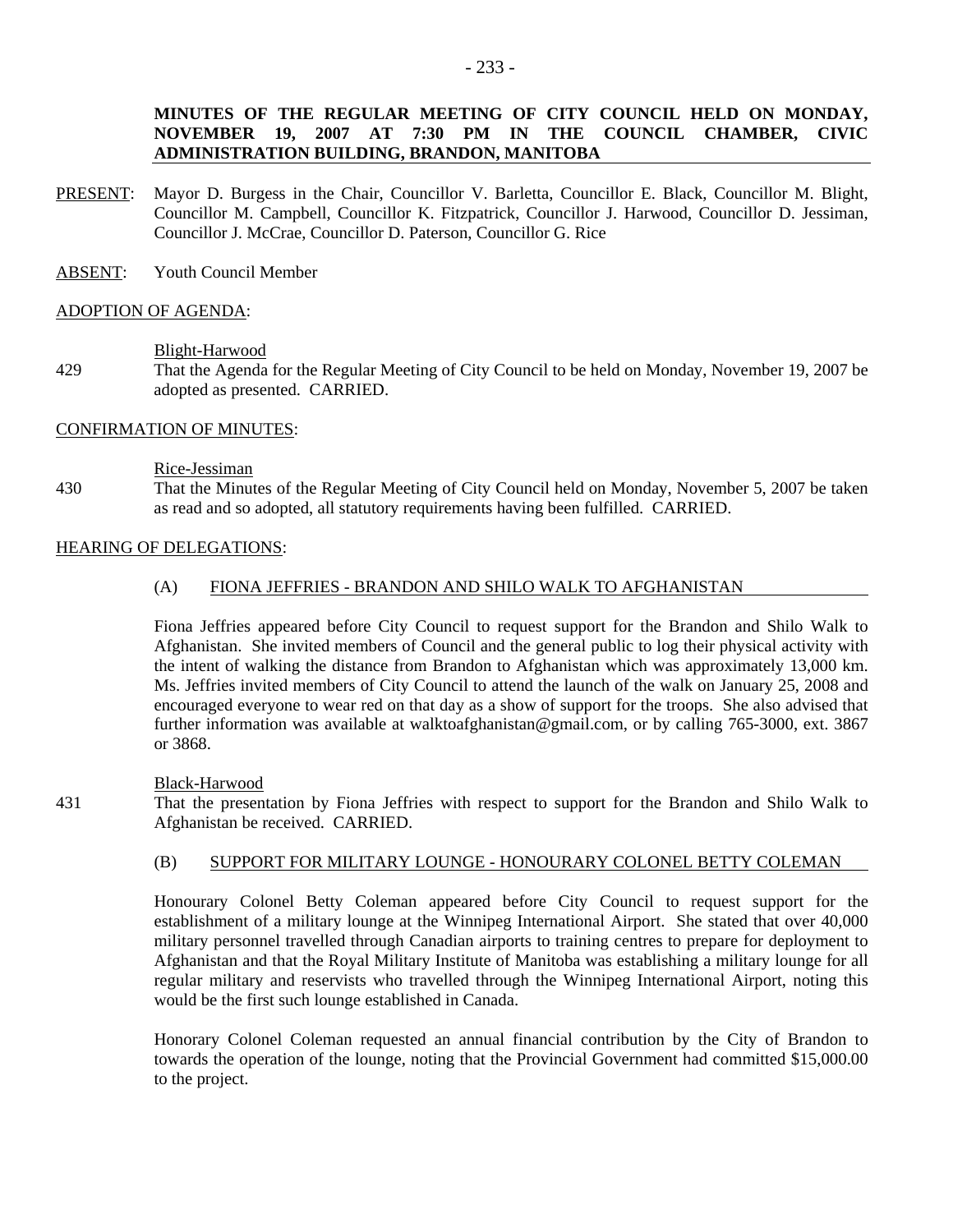## McCrae-Harwood

432 That the presentation by Honourary Colonel Betty Coleman with respect to support for a military lounge at the Winnipeg International Airport be received and referred to the City Administration for consideration and subsequent report to City Council. CARRIED.

## (C) COMPSTAT POLICING MODEL - BRANDON POLICE SERVICE

Chief of Police K. Atkinson appeared before City Council and with the use of a power-point presentation, provided information on the proposed CompStat policing model. He explained that this model utilized a simple database to map locations of crimes, traffic collisions and hotspots in the City which was then used to identify trends and develop strategies and enforcement programs to reduce crime rates. Chief Atkinson advised that the new system did require some organizational changes and would be implemented on January 1st, 2008.

## Harwood-Blight

433 That the presentation by Police Chief K. Atkinson with respect to the utilization of the CompStat model of policing be received. CARRIED.

## PUBLIC HEARINGS:

Nil

# COMMUNICATION & PETITIONS:

Nil

## COMMITTEE REPORTS:

# (A) AUDIT AND FINANCE COMMITTEE REPORT OCTOBER 30, 2007

The Mayor and Council City of Brandon

Your AUDIT and FINANCE COMMITTEE, at its meeting held this 30th day of October, 2007, begs leave to report as follows and submits recommendations where deemed necessary and expedient:

Present: Mayor D. Burgess, Chairman Councillor K. Fitzpatrick Councillor D. Paterson Councillor M. Blight

Resource Personnel: Mr. B. MacRae, City Manager Mr. G. McMillan, General Manager of Corporate Services Ms. D. Hitchins, Director of Finance

CHAIRMAN: Mayor Dave Burgess brought the meeting to order at 3:15 p.m.

Nine Month Budget Review

Ms. Hitchins presented the September, 2007 budget review to the Committee highlighting a projected budget surplus in the General Revenue Fund of \$1,759,473 composed of a favourable variance in land sales of \$592,858, a favourable variance in Provincial grants and a favourable variance in other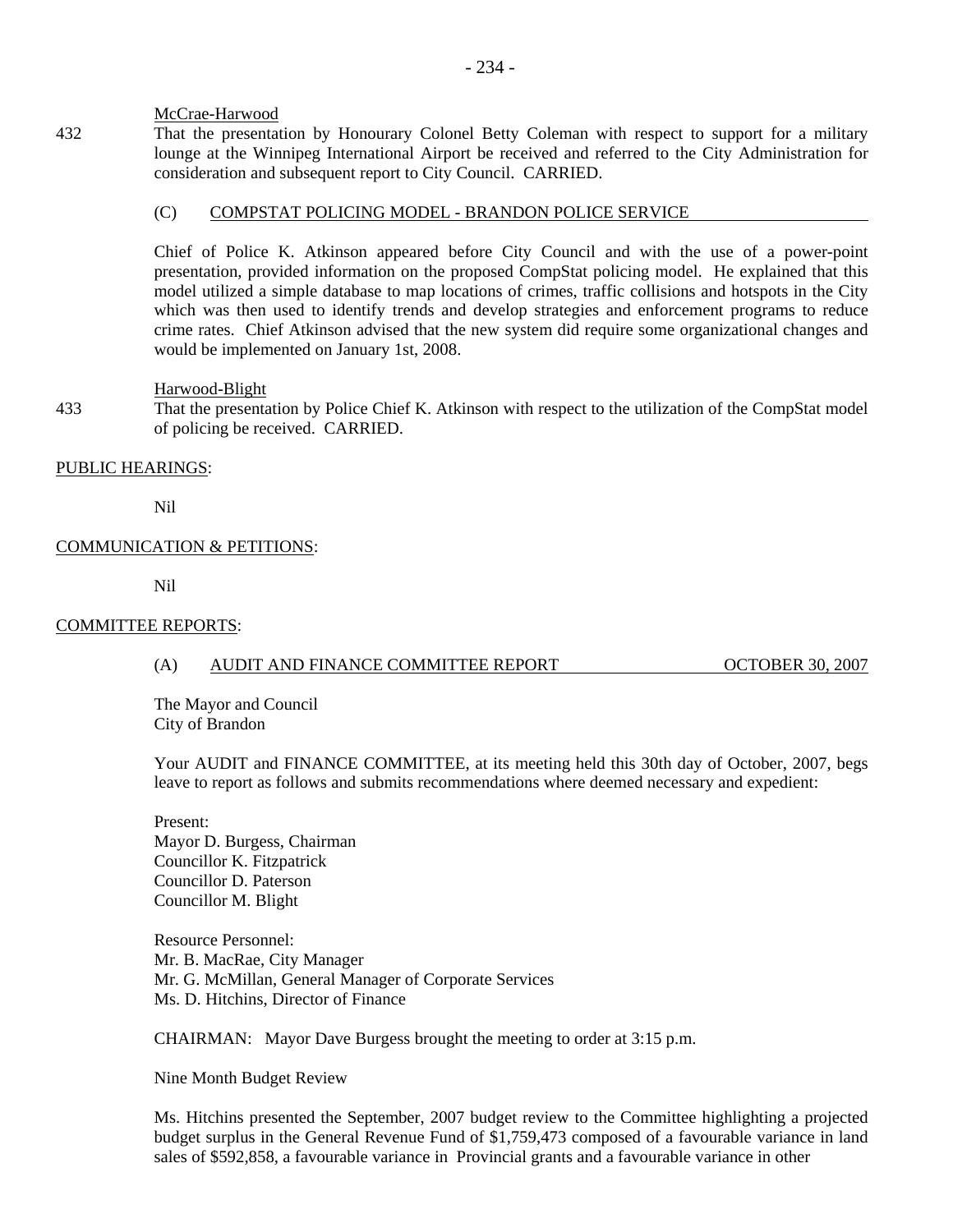operating budget items. A large portion of this latter category is attributed to a delay in hiring new positions and vacancies not yet filled. Ms. Hitchins also outlined the allocation of this surplus to the various reserve funds. The Utility Revenue Fund has a projected budget surplus of \$549,500 largely due to the Highland Avenue project not being completed this year. This surplus would be allocated to reserves to fund this project in future years.

- 235 -

The Committee discussed the budget review and administration answered several questions from the Committee.

Motion - Councillor Paterson moved a motion to accept the budget review as presented. Carried.

Capital Acquisition and Debt Financing Policy

Mr. McMillan presented a proposed policy which formalizes a debt pay-as-you-go plan that was originally implemented in the late 1990's. This policy will be used as a guide in making capital acquisitions and managing debt. Subsequent to the discussion of this policy, the following motion was made.

Motion - Councillor Paterson moved a motion to receive the policy as presented and refer to City Council for their consideration. Carried.

Future Debt Projections

Several City Councillors had requested a report which outlines the future debt projections of the City given there are numerous larger projects currently being contemplated. Mr. McMillan presented this report to the Committee which breaks down the projects into two categories - General Fund and Utility Fund.

A discussion ensued regarding the upcoming projects and administration answered questions put forth by the Committee members.

Motion - Councillor Blight moved a motion to receive the report subject to each individual project being approved by Council. Carried.

Meeting adjourned at 4:10 pm.

Respectfully submitted, "Mayor Burgess" CHAIRMAN

Paterson-Fitzpatrick 434 That the Audit and Finance Committee report of October 30, 2007 be received. CARRIED.

Paterson-Blight

435 That the Capital Acquisition and Debt Financing Policy be approved. CARRIED.

(B) POVERTY COMMITTEE VERBAL REPORT NOVEMBER 19, 2007

 November 19, 2007 Brandon, Manitoba

The Mayor and Councillors City of Brandon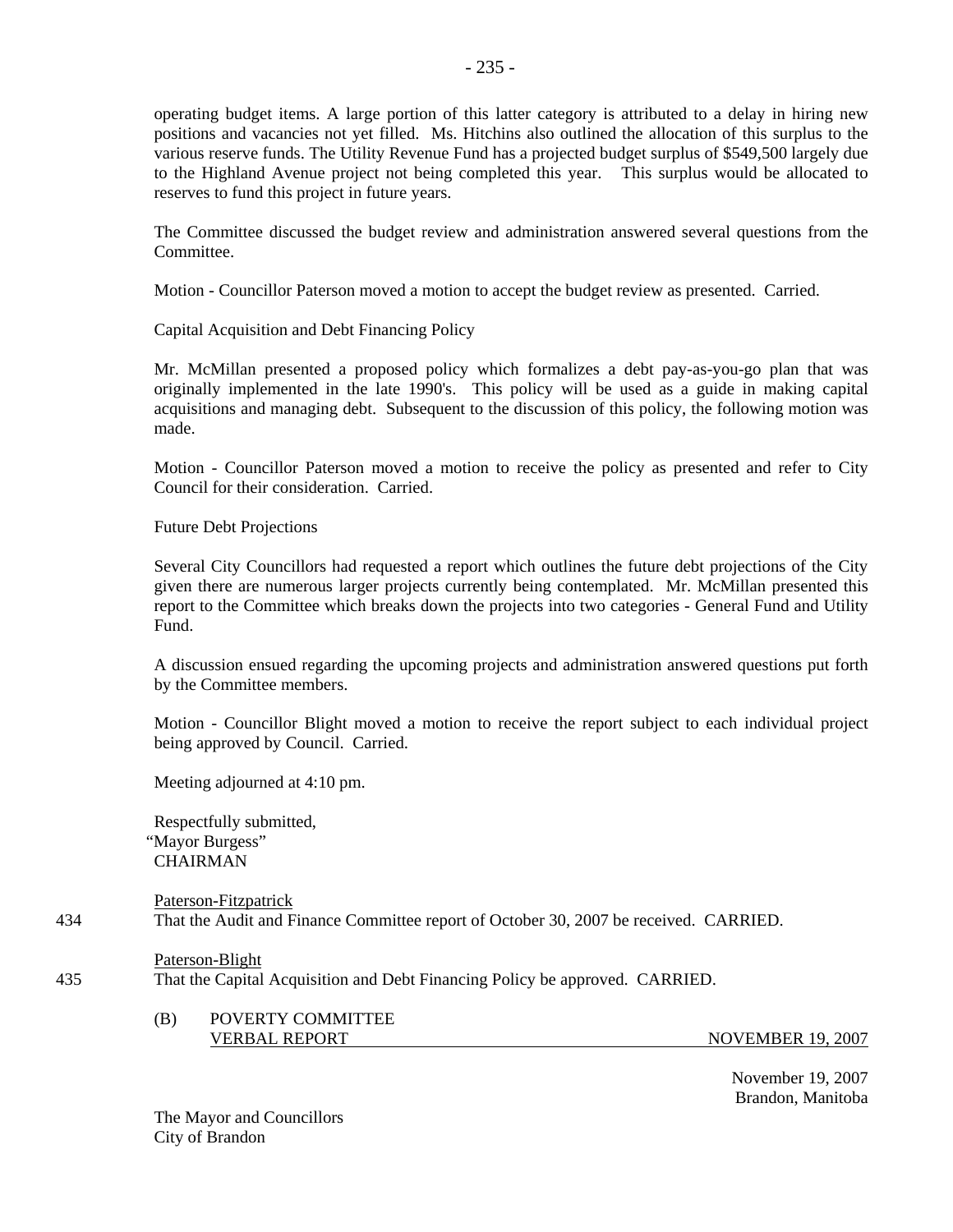Councillor Rice provided a verbal report on the Poverty Committee meeting held November 6, 2007. He summarized the written submission he had provided to City Council on the Solutions to Overcome Poverty Forum held in February and March, 2007 and requested authority to meet with the Minister of Family Services and Housing to present the document and discuss the recommendations contained therein.

#### Rice-Black

436 That the verbal report by Councillor Rice on the Poverty Committee be received. CARRIED.

#### Rice-Black

437 That the Poverty Committee of City Council meet with The Honourable Gord Mackintosh, Minister of Family Services and Housing to present and discuss with him the recommendations received at the Solutions to Overcome Poverty Forum held February 28th and March 6th, 2007. CARRIED.

| (C) | <b>GRANTS REVIEW COMMITTEE</b> |                          |
|-----|--------------------------------|--------------------------|
|     | <b>VERBAL REPORT</b>           | <b>NOVEMBER 19, 2007</b> |

 November 19, 2007 Brandon, Manitoba

The Mayor and Councillors City of Brandon

Councillor Campbell provided a verbal report with respect to the Grants Review Committee whereby she advised that the Committee had met November 13, 2007 and started the process of reviewing the grant requests submitted for 2008. She noted that the meeting included a review of the request from David Wilson on behalf of Augustfest Brandon Incorporated with respect to carrying over funding for the Manitoba Heritage Tattoo. Councillor Campbell stated that the Grants Review Committee would be meeting with a number of grant applicants including Mr. Wilson to discuss their funding requests whereby a report would be presented to City Council outlining the Committee's decisions at the December 17, 2007 meeting of Council.

## Paterson-Fitzpatrick

438 That the verbal report of Councillor Campbell with respect to the Grants Review Committee be received. CARRIED.

### Campbell-Jessiman

439 That the matter of carrying over funding for the Manitoba Heritage Tattoo be referred to the December 17, 2007 meeting of City Council. CARRIED.

# (D) JOINT TASK FORCE - CITY OF BRANDON AND BRANDON SCHOOL DIVISION VERBAL REPORT NOVEMBER 19, 2007

 November 19, 2007 Brandon, Manitoba

The Mayor and Councillors City of Brandon

Councilllor Blight provided a verbal report on the meeting of the Joint Task Force between the City of Brandon and the Brandon School Division held November 6, 2007. He advised that the Task Force had discussed the City's Recreation Master Plan, the transportation of home economics/shop students and traffic concerns in the area of 15th Street and Van Horne Avenue and Victoria Avenue and McDiarmid Drive. Councillor Blight also reported that an invitation would be forthcoming to members of City Council to a joint luncheon with the representatives of the School Division in the near future.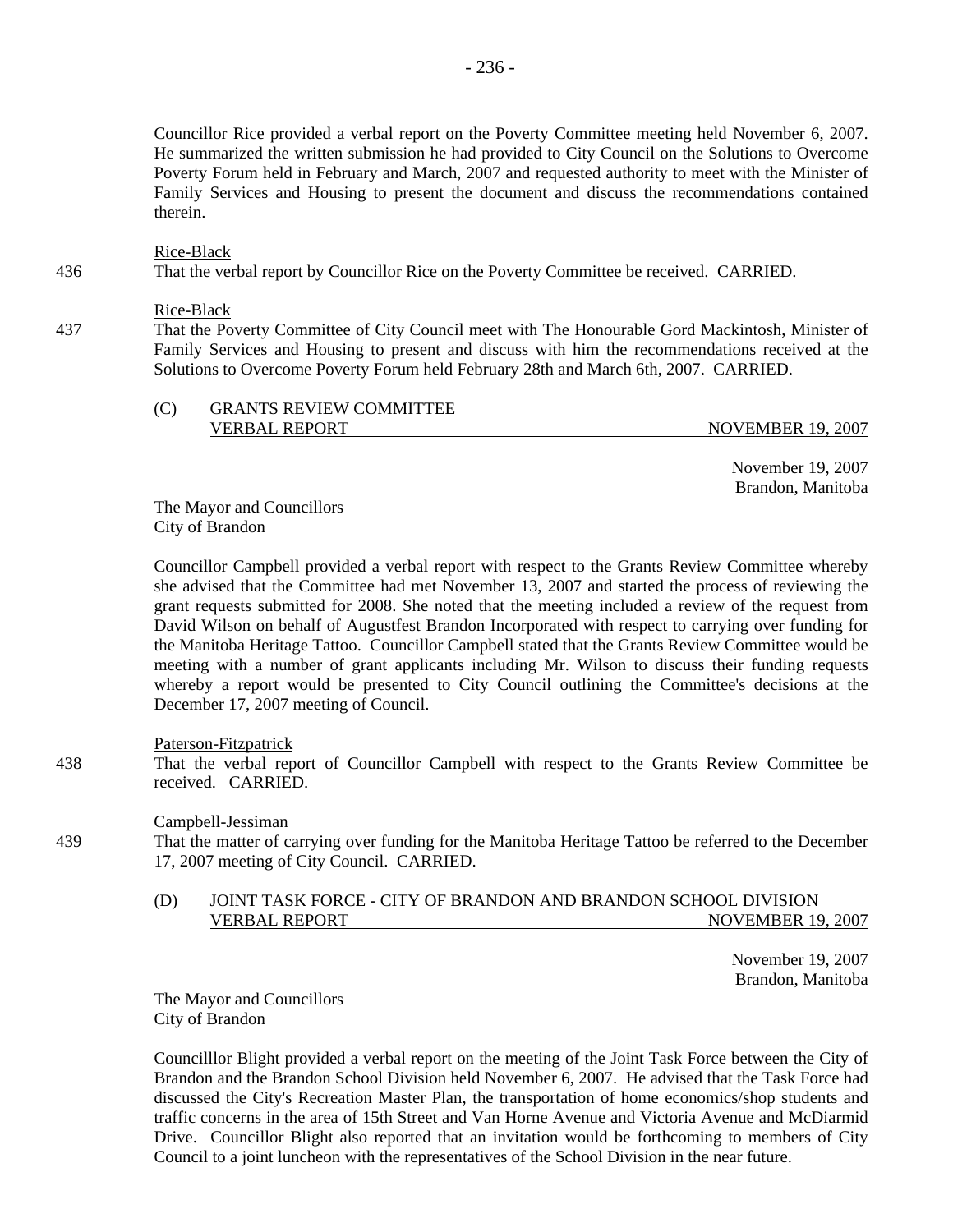#### Paterson-Fitzpatrick

440 That the verbal report by Councillor Blight with respect to the Joint Task Force be received. CARRIED.

### ENQUIRIES:

### (265) ENFORCEMENT OF IMPAIRED DRIVING

Councillor McCrae referred to the recently distributed crime statistics and enquired specifically on impaired driving statistics. He noted more and better enforcement on this type of offence was occurring, which resulted in an increase in the number charges laid, and enquired if the Council and Administration could go on record encouraging citizens to refrain from drinking and driving during the festive season and all throughout the year.

His Worship the Mayor advised that he had just recently provided a Christmas wish for the City's web page which included that very message.

#### (266) PUBLISHING NAMES OF IMPAIRED DRIVERS

Councillor Paterson made reference to the action being taken by the City of Winnipeg with respect to publicizing the names of persons charged with impaired driving and he enquired if the City of Brandon was contemplating similar action.

At the request of the Chair, the Chief of Police advised that was aware of the action being taken in Winnipeg and would monitor same, but to date, similar action was not being proposed for the City of Brandon.

In conjunction with the above, Councillor Black advised that up until about three years ago, the media had been reporting the names of persons charged with impaired driving, via information provided during court proceedings.

Further to the above, Councillor Black reported on the efforts of Manitoba Public Insurance (MPI) with respect to reducing the theft of automobiles and suggested resources might be better allocated to enforcement regarding impaired driving, as impaired drivers caused numerous accidents and cost insurance companies enormous amounts of money. He enquired if the Police Chief was aware of what allocation was made by MPI for enforcement of impaired driving regulations.

Police Chief Atkinson advised that MPI provided \$70,000 per year to the Brandon Police Service for impaired driving initiatives, which was utilized in the City's Road Watch Program. He further advised that MPI had increased its funding this year by \$15,000 to \$20,000.

### (267) TRAFFIC CONCERNS AT VICTORIA AVENUE AND MCDIARMID DRIVE

Councillor Harwood advised that residents in the vicinity of Victoria Avenue and McDiarmid Drive had voiced concerns with respect to new development in the area and the subsequent increase in traffic. He enquired if the City could monitor the traffic flow and volume in the event corrective action needed to be taken.

His Worship the Mayor agreed to take this matter under advisement.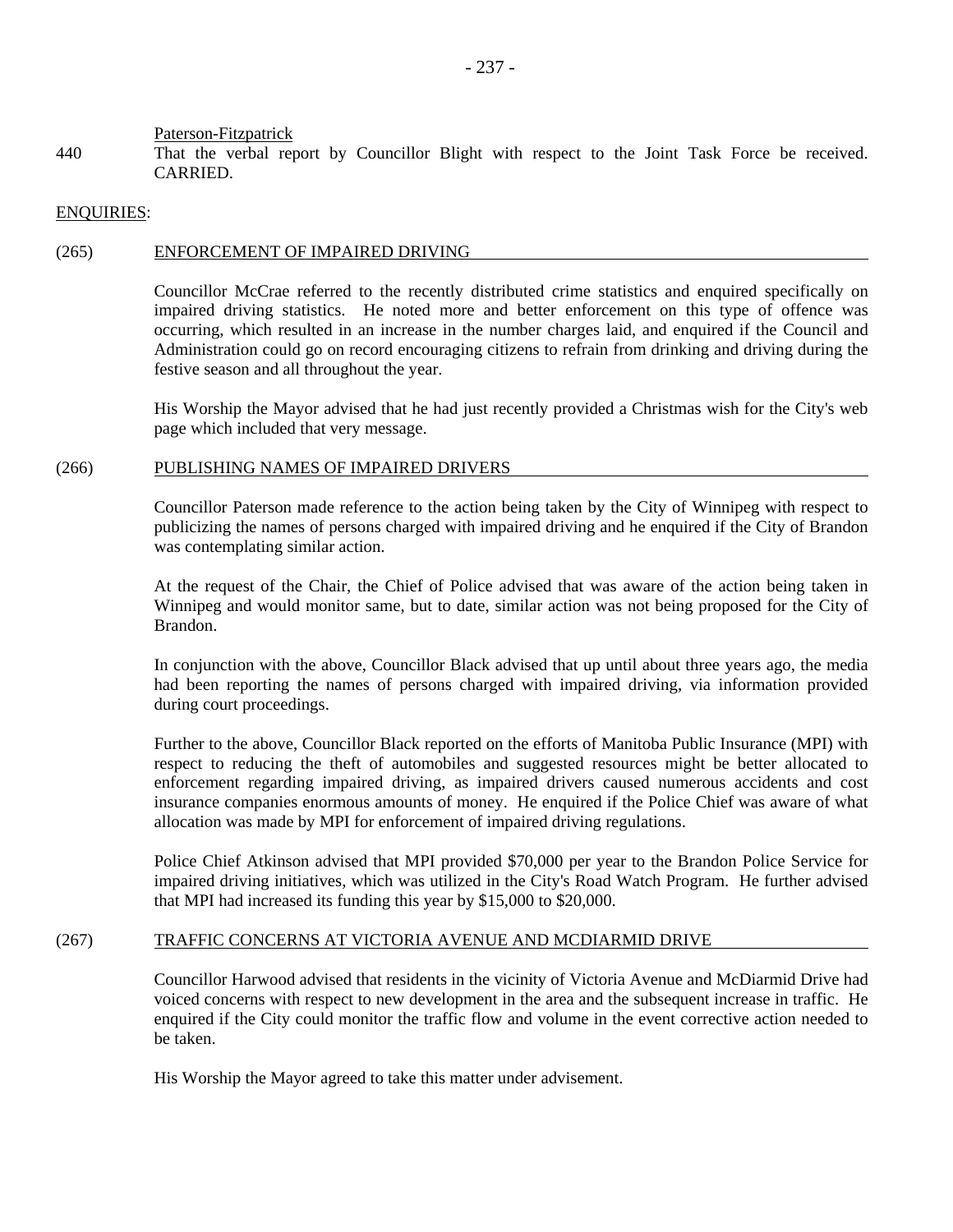### (268) SIGNAGE ON HIGHWAYS LEADING INTO BRANDON

Councillor Jessiman advised that he had received concerns with respect to signage on the various highways leading into Brandon and noted same would be dealt with during budget deliberations.

### (269) VICTORIA WARD ISSUES

Councillor Blight advised that various ward issues had been referred to the Administration for consideration, including seeding and landscaping along streets and walkways on Antelope and Otter Bays and the possible closure of the small park in the Riverheights area.

### (270) OFFICE SPACE FOR PROVINCIAL EXHIBITION

Councillor Blight enquired if an update could be provided on any efforts being put forward by the City of Brandon with respect to the proposed relocation of the Provincial Exhibition office.

His Worship the Mayor advised that neither the Province of Manitoba nor the City of Brandon had contemplated any enlargement of the Keystone Centre to facilitate additional office space and leasing arrangements in the Keystone Centre should be left to the jurisdiction of its Board of Directors.

## (271) DEPOSIT BASED SYSTEM FOR COLLECTING AND RECYLING BEVERAGE CONTAINERS IN MANITOBA

Councillor Black referred to a motion put forward by the City of Brandon and subsequently supported by Association of Manitoba Municipalities (AMM) at its 2006 Annual Convention with respect to the establishment of a deposit based system for the collection and recycling of beverage containers. He enquired if His Worship the Mayor could seek an update from the Minister of Conservation, given that no action had been taken to date by the Province of Manitoba. He further enquired if an additional letter could be sent to the President of AMM requesting an update on its progress regarding the above noted motion.

His Worship the Mayor agreed to take this matter under advisement.

# (272) SPECIAL INFORMAL MEETING OF COUNCIL REGARDING FIRE HALL LOCATIONS

Councillor Black sought clarification with respect to the upcoming Special Informal Meeting of City Council scheduled for Monday, November 26, 2007 regarding proposed fire hall locations. Specifically, he requested property ownership information for the sites proposed on Kirkcaldy Drive and 1st Street (south of Veteran's Way, east of 1st Street) and the Fleming School site.

His Worship the Mayor advised that neither property was currently owned by the City of Brandon and indicated that acquisition of the property on Kirkcaldy Drive would likely occur faster than acquisition of the Fleming School site, if same was even possible, given its current usage as an education facility.

# ANNOUNCEMENTS:

# INSTALLATION OF TRAFFIC LIGHTS AT 18TH STREET AND CUMBERLAND AVENUE

Councillor Paterson announced the installation and implementation of the new traffic lights at 18th Street and Cumberland Avenue and extended his thanks to the Province of Manitoba and City staff.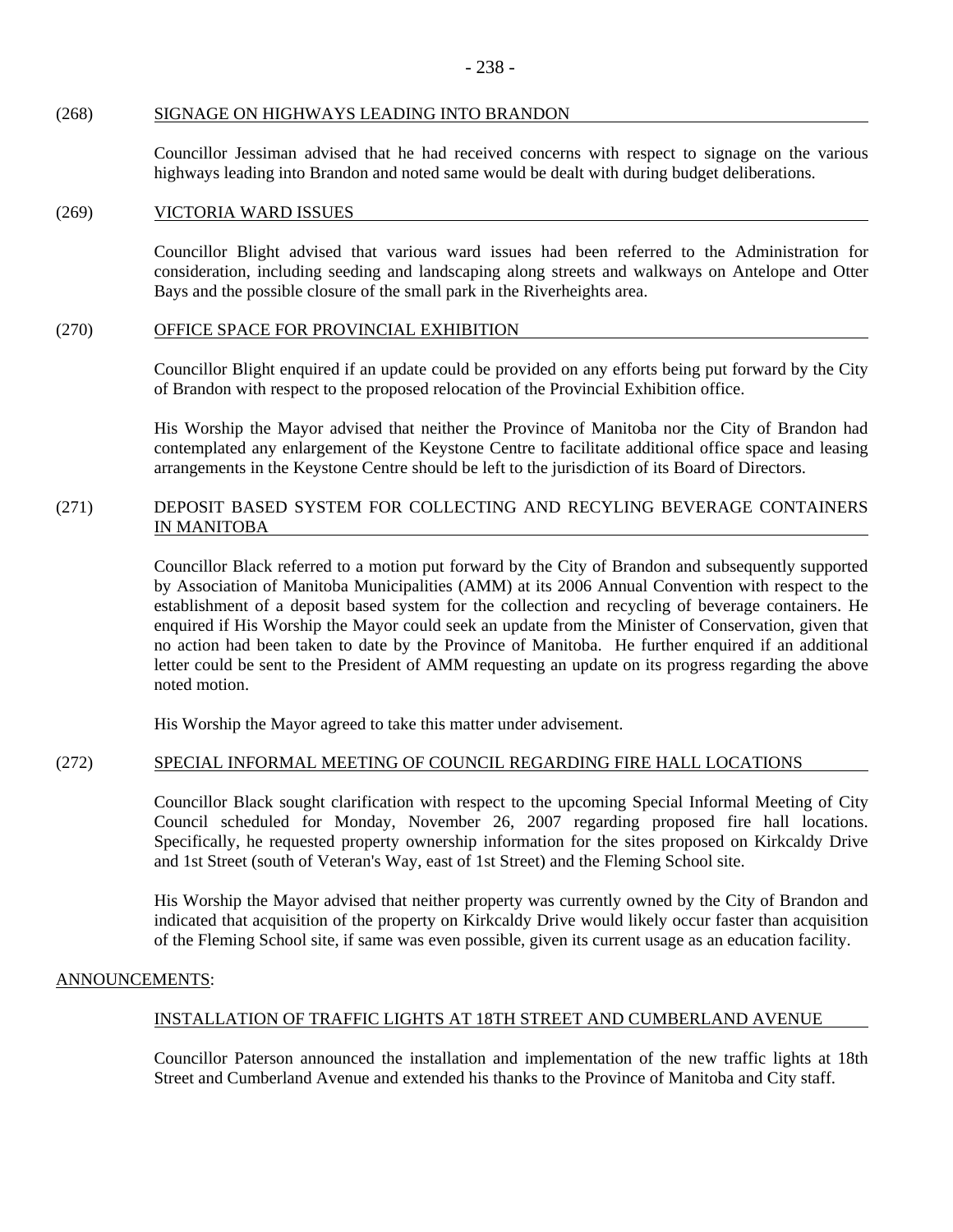## SANTA CLAUS PARADE

Councillor Paterson announced that he had attended a very successful Santa Claus parade on Saturday night but expressed some concern with respect to the lack of participation by downtown merchants regarding initiatives like street vendors or "midnight madness" events to coordinate with the event.

## BRANDON BLOCK PARENTS

Councillor Blight announced that the Brandon Block Parents would be holding a meeting at 7:00 p.m. on Tuesday, November 20, 2007 at the Brandon Police Service whereby the Block Parents continued existence in the community would be discussed.

## BRANDON CITIZENS ON PATROL

Councillor Blight announced that the Brandon Citizens on Patrol would be holding a meeting on Wednesday, November 21, 2007 at 7:00 p.m. at the Brandon Police Service.

# BRANDON AND AREA ENVIRONMENTAL COMMITTEE - MOVIE "TOXIC TRESPASS - HOW SAFE ARE YOUR CHILDREN"

Councillor Black announced that the Brandon and Area Environmental Committee would be showing a film entitled "Toxic Trespass - How Safe Are Your Children" on November 25, 2007 at 7:00 p.m. in Lecture Theatre "B" at the Brodie Science Building at Brandon University and encouraged the general public to attend as admission was free.

### CYCLING ACCIDENT

His Worship Mayor Burgess extended wishes for a speedy recovery to Councillor Paterson who had been involved in an unfortunate cycling accident.

### GENERAL BUSINESS:

# (A) ENVIRONMENTAL STRATEGIC PLAN

Considered was a report from the General Manager of Operational Services dated November 5, 2007 in conjunction with a verbal presentation by the Community Development Co-ordinator with respect to the above.

### Rice-Paterson

441 That Brandon's Environmental Strategic Plan dated October 2007 be adopted and the recommendations contained therein be implemented. CARRIED.

> Prior to voting on the above, it was suggested that recommendations with respect to brownfield reclamation, green procurement and infill development be considered for inclusion in the annual report.

### (B) JOINT RECREATION FACILITY

City Council considered a report from the General Manager of Operational Services dated November 9, 2007 with respect to the above.

### Barletta-Paterson

442 That a Memorandum of Agreement be entered into between the City of Brandon and the Brandon Family YMCA for the development of a joint recreation facility;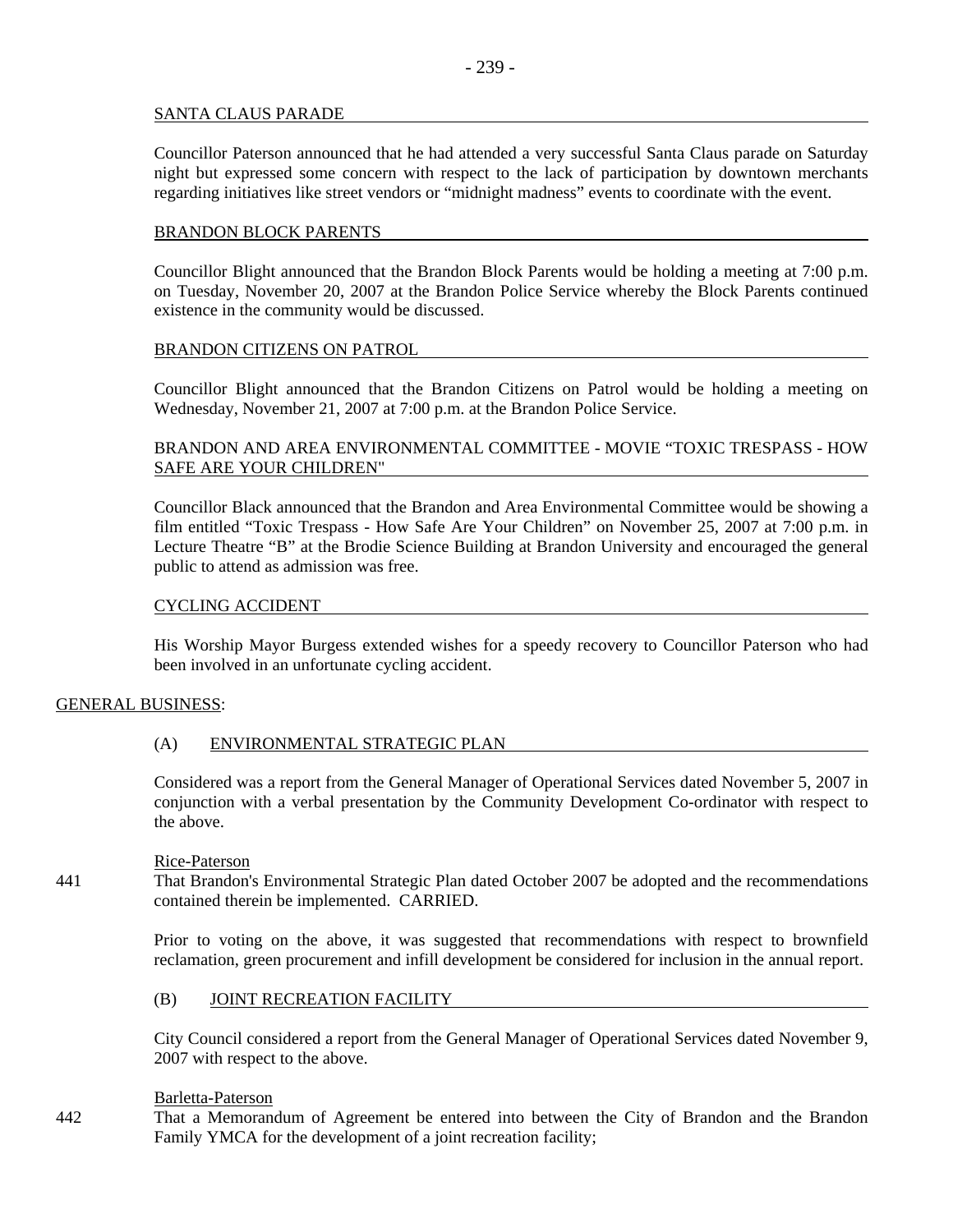and further, that this project be hereby deemed a priority in seeking funding from the Federal and Provincial Governments. CARRIED.

### (C) PROPERTY PURCHASES - 210 - 8TH STREET AND 212 - 7TH STREET

Submitted for consideration was a report from the Manager of Property and Traffic dated November 9, 2007 with respect to the above.

Barletta-Black

443 That 210 - 8th Street and 212 - 7th Street (Lots 15 to 24 inclusive, Block 41, Plan 2 BLTO) be acquired from Parch Investments Ltd. for the sum of \$600,000, whereby such cost plus applicable land transfer taxes shall be funded through the borrowing of funds. CARRIED.

At the request of His Worship the Mayor, a recorded vote was taken on the above motion.

| AGAINST                |
|------------------------|
| <b>Councillor Rice</b> |
|                        |
|                        |
|                        |
|                        |
|                        |
|                        |
|                        |
|                        |
|                        |
|                        |

# (D) REQUIREMENT FOR NO PARKING RESTRICTIONS ON SERVICE ROAD

Considered was a report from the Manager of Property and Traffic dated October 31, 2007 with respect to the above.

Paterson-Jessiman

444 That the Traffic Engineering Branch of Manitoba Infrastructure and Transportation be requested to install "No Parking" signs along each side of Middleton Avenue, and Highland Avenue for the entire length of each avenue between 1st Street North and 18th Street North. CARRIED.

# (E) 2008 APPOINTMENT OF DEPUTY MAYOR AND ACTING DEPUTY MAYOR

City Council considered a report from His Worship the Mayor dated November 6, 2007 with respect to the above.

# McCrae-Paterson

445 That pursuant to Subsection 15(a) of Organizational By-law No. 6650, Councillor Don Jessiman be appointed Deputy Mayor to perform all duties of the Mayor, if the Mayor is absent from the municipality, or is incapable, through illness or other cause, of performing his duties as Head of Council with term of office to expire on November 16, 2008. CARRIED.

## McCrae-Fitzpatrick

446 That pursuant to Subsection 15(b) of Organizational by-law No. 6650, Councillor Jeff Harwood be appointed Acting Deputy Mayor to perform all duties of the Mayor, if both the Mayor and the Deputy Mayor are absent from the municipality, or are incapable, through illness or other cause, of performing their respective duties as Head or Deputy Head of Council with term of office to expire on November 16, 2008. CARRIED.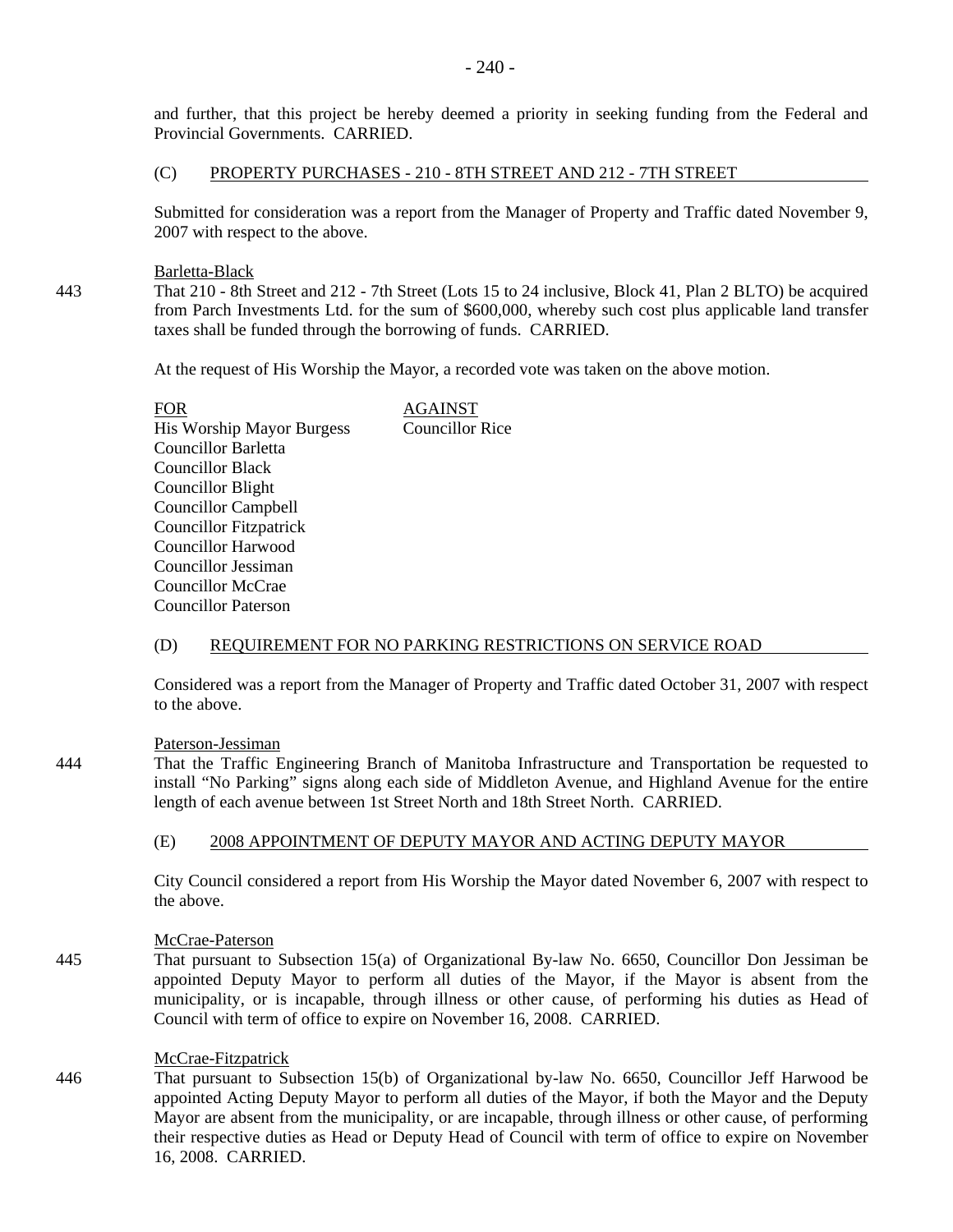### (F) 2008 APPOINTMENTS TO COUNCIL COMMITTEES

Submitted for consideration was a report from His Worship the Mayor dated November 6, 2007 with respect to the above.

Fitzpatrick-Paterson

447 That in accordance with Subsection 15(c) of Organizational By-law No. 6650, the following appointments be and are hereby made to the following Council Committees with terms of office to expire November 16, 2008:

> Audit and Finance Committee Mayor Dave Burgess (Chair) Councillor Murray Blight Councillor Ken Fitzpatrick Councillor Doug Paterson

Grants Review Committee Councillor Margo Campbell Councillor Don Jessiman Councillor James McCrae

Poverty Committee Councillor Errol Black Councillor Margo Campbell Councillor Garth Rice

Brandon Municipal Heritage Committee Councillor Jeff Harwood Councillor Doug Paterson

Personnel Committee Mayor Dave Burgess (Chair) Councillor Don Jessiman Councillor James McCrae Councillor Doug Paterson

Taxi Appeal Committee Mayor Burgess (Chair) Councillor Garth Rice (Acting Chair) Councillor Jeff Harwood Councillor Don Jessiman (Alternate) Councillor Doug Paterson (Alternate) CARRIED.

### (G) 2008 APPOINTMENTS TO OTHER BOARDS AND COMMITTEES

Considered was a report from His Worship the Mayor dated November 6, 2007 with respect to the above.

#### Barletta-Rice

448 That in accordance with Subsection 15.(d) of Organizational By-law No. 6650, the following appointments be made to the following committees and boards with terms of office to expire November 16, 2008: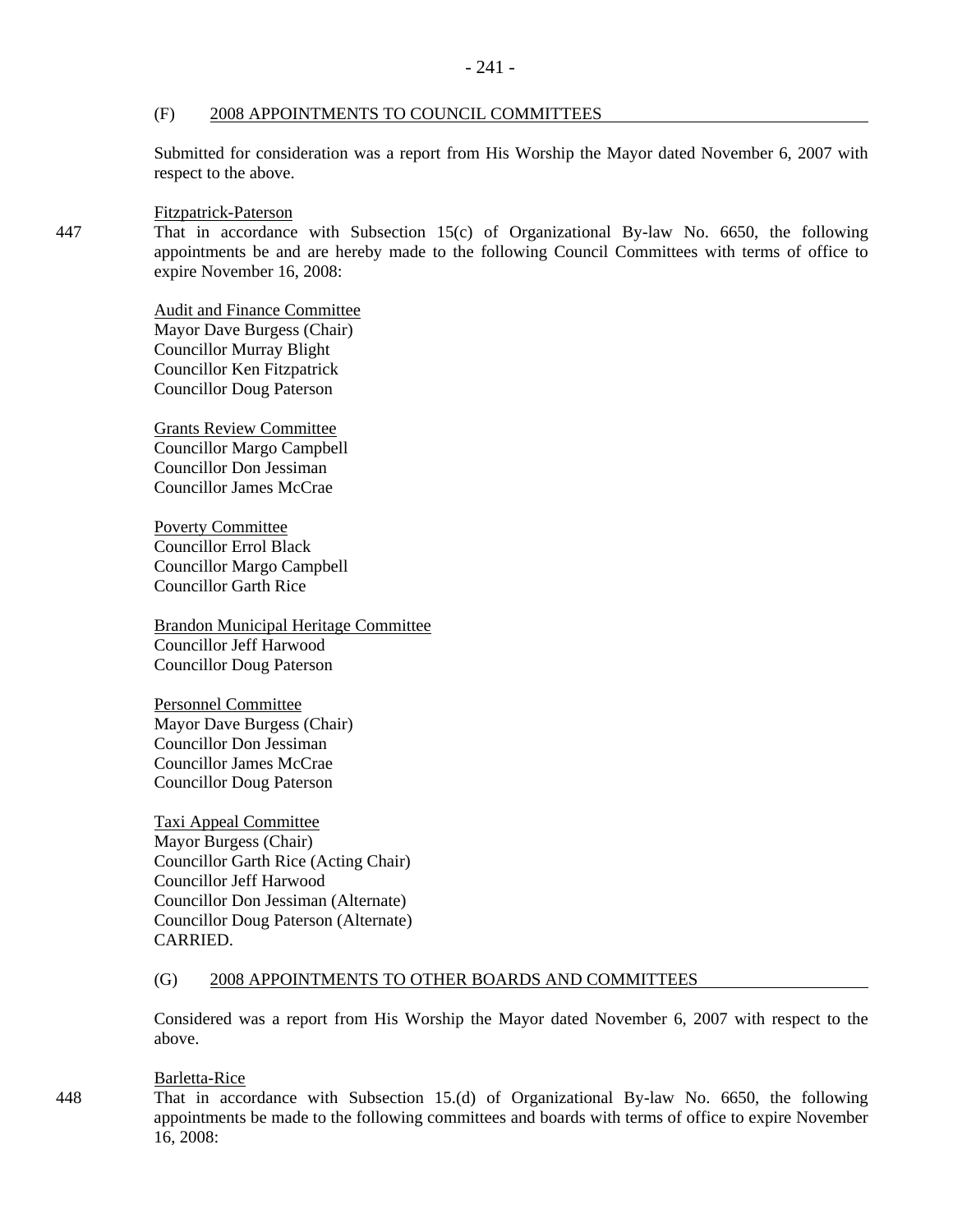Brandon and Area Planning District Board Mayor Dave Burgess Councillor Vince Barletta Councillor Jeff Harwood Councillor Garth Rice (Alternate)

Building Standards Committee Councillor Ken Fitzpatrick Councillor Doug Paterson Councillor Garth Rice Councillor Vince Barletta (Alternate) Councillor Murray Blight (Alternate)

Joint Task Force City of Brandon and Brandon School Division Councillor Murray Blight Councillor Ken Fitzpatrick Councillor James McCrae

Westbran Human Resources Opportunity Centre Councillor Doug Paterson

Keystone Agricultural and Recreational Centre Councillor Ken Fitzpatrick Councillor Jeff Harwood

Western Manitoba Centennial Auditorium Councillor Murray Blight Councillor Jim McCrae Councillor Garth Rice

Western Manitoba Regional Library Councillor Vince Barletta CARRIED.

#### (H) 2008 SCHEDULE OF CITY COUNCIL MEETINGS

Black-McCrae

449 That pursuant to Subsection 15.(e) of Organizational By-law No. 6650, regular meetings of City Council be held on the following dates in 2008:

> Monday, January 7, 2008 Monday, January 21, 2008 Monday, February 4, 2008 Tuesday, February 19, 2008 Monday, March 3, 2008 Monday, March 17, 2008 Monday, April 7, 2008 Monday, April 21, 2008 Monday, May 5, 2008 Tuesday, May 20, 2008 Monday, June 16, 2008 Monday, June 30, 2008 Monday, July 21, 2008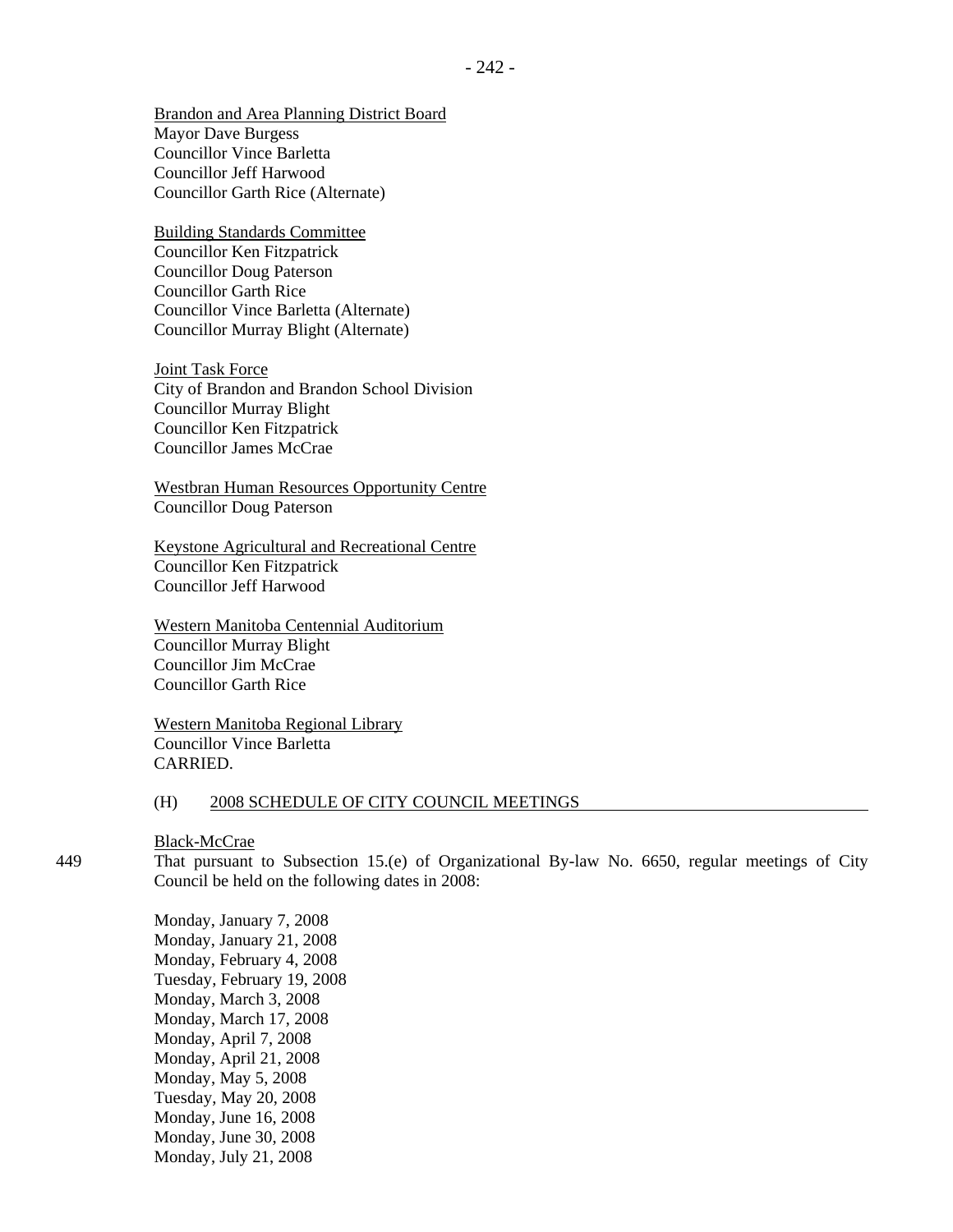Monday, August 18, 2008 Monday, September 8, 2008 Monday, September 22, 2008 Monday, October 6, 2008 Monday, October 20, 2008 Monday, November 3, 2008 Monday, November 17, 2008 Monday, December 8, 2008 Monday, December 22, 2008 CARRIED.

## (I) 4-WAY STOP SIGNS ON MCDONALD AVENUE - COUNCILLOR PATERSON

Considered was a report from Councillor D. Paterson dated February 5, 2007 with respect to the above in accordance with his notice of motion filed at the February 5, 2007 meeting of City Council and subsequent referral motion.

#### Paterson-Black

That 4-Way Stop Signs be installed forthwith at the intersection on McDonald Avenue at 19th Street to alleviate speeding and traffic safety concerns. NOT VOTED ON.

#### Barletta-Jessiman

450 That the matter of the proposed installation of 4-Way Stop Signs at the intersection of McDonald Avenue and 19th Street be referred to the Administration for report back to Council. CARRIED.

### (J) 3-WAY STOP SIGNS AT KIRKCALDY AND KNOWLTON DRIVES

At the request of Councillor D. Paterson, this item was deleted from the agenda.

#### BY-LAWS:

NO. 6876 - TO REZONE 1324 AND 1330 - 1ST STREET NORTH FROM CAR COMMERCIAL ARTERIAL ZONE TO CG COMMERCIAL GENERAL ZONE (JIMARCO DEVELOPMENT INC./SAMSON HOLDINGS LTD./SWANSON/STANGER) 2ND READING AND ABEYANCE OF 3RD READING

It was noted that this by-law had received first reading at the August 20, 2007 meeting of City Council.

#### Paterson-Black

451 That By-law No. 6876 to rezone 1324 and 1330 - 1st Street North (Lots 6/9, Block 1, Plan 848 BLTO) from CAR Commercial Arterial Zone to CG Commercial General Zone be read a second time;

> and further, that third reading of this by-law be held in abeyance pending a decision with respect to any further objections made to City Council. LOST.

At the request of Councillor Paterson, a recorded vote was taken on the above matter.

| <b>FOR</b>                       | <b>AGAINST</b>             |
|----------------------------------|----------------------------|
| <b>His Worship Mayor Burgess</b> | Councillor Barletta        |
| <b>Councillor Black</b>          | <b>Councillor Blight</b>   |
| <b>Councillor Fitzpatrick</b>    | <b>Councillor Campbell</b> |
| Councillor Jessiman              | <b>Councillor Harwood</b>  |
| <b>Councillor McCrae</b>         | <b>Councillor Paterson</b> |
|                                  | <b>Councillor Rice</b>     |